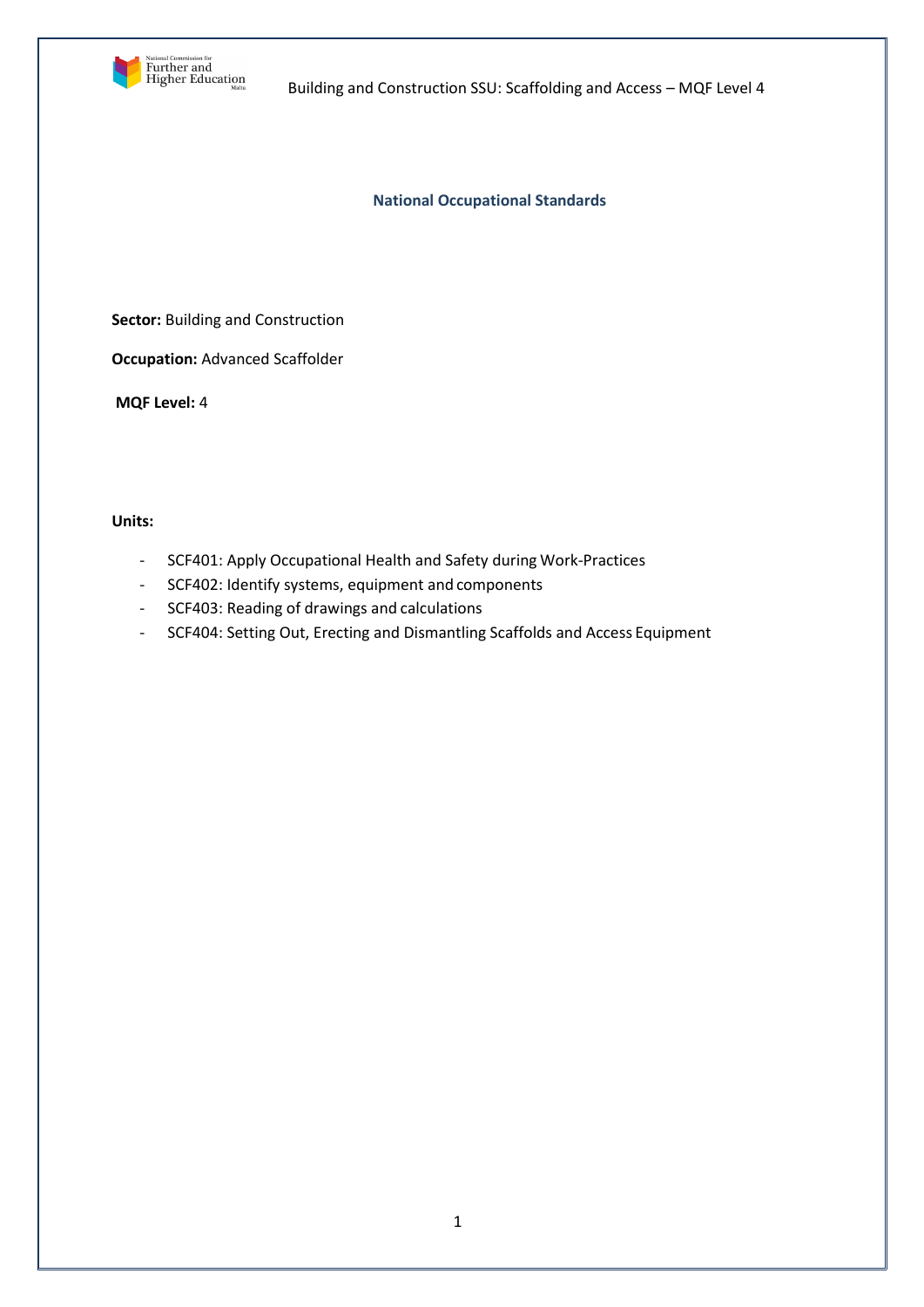

## **SCF401: Apply Occupational Health and Safety during Work-Practices**

This unit is about being able to use safe procedures and safe work practices at sites undergoing new construction or maintenance and repair. The persons carrying out this work must possess the necessary knowledge and skills to ensure that their actions do not create health and safety risks to others, can identify risks and hazards associated with the working environment, with tools, equipment, materials and substances used.

# **Performance Criteria:**

The candidate must have the necessary knowledge and skills to supervise and ensure that:

- 1. Safe working practices to prevent hazards and to ensure the safety of workers and members of the public are being carried out.
- 2. Safe working practices using appropriate equipment and materials to prevent damages to work areas and injuries to himself and 3<sup>rd</sup> parties are being carried out.
- 3. Safety barriers around a work environment hazard to protect workers and members of the public are set up.
- 4. Appropriate protective clothing and safety equipment and know the whereabouts of first- aid equipment is used.
- 5. Store materials hazardous to health are used and handled in a safemanner.
- 6. Risk assessment to cover the job assigned and the workingarea is carried out.
- 7. Temporary or fixed electrical switch gear, isolating valves as instructed in the health and safety procedures are located and switched off.
- 8. There is collaboration with construction team members.
- 9. The factors affecting safety of scaffold structures are stated.
- 10. There is a list of all the types of scaffold inspection checklists.
- 11. The main content should form the scaffold register (inspection authority or company document).
- 12. Health and safety precautions being applied on day-to-day bases and ensure that colleagues onsite are in good health.
- 13. All measures to keep adequate working distance from overhead electrical cables are taken.

#### **Required Knowledge**

The Level 4 Advanced Scaffolder must know, demonstrate and explain:

- 1. The roles and responsibilities of themselves and others under the Health and Safety Act.
- 2. The health and safety risks associated with their role which include tools, materials and equipment used and working practices and procedures.
- 3. Potential hazardous material at the workplace.
- 4. The procedures for dealing with potential hazardous material in the place ofwork.
- 5. Health concerns associated with the workplace and safe practices when carrying out work.
- 6. When to seek expert assistance.
- 7. Hazards and potential hazards at the place of work (such as electricity, slippery and uneven surfaces, dust and fumes, handling and transporting, contaminants and irritants, fire, heights, improper use of tools andequipment).
- 8. The importance of being alert to the presence of hazards in the place ofwork.
- 9. The responsible persons to whom to report health and safetymatters.
- 10. The emergency procedures in the place of work.
- 11. The first aid facilities that exist within the work area.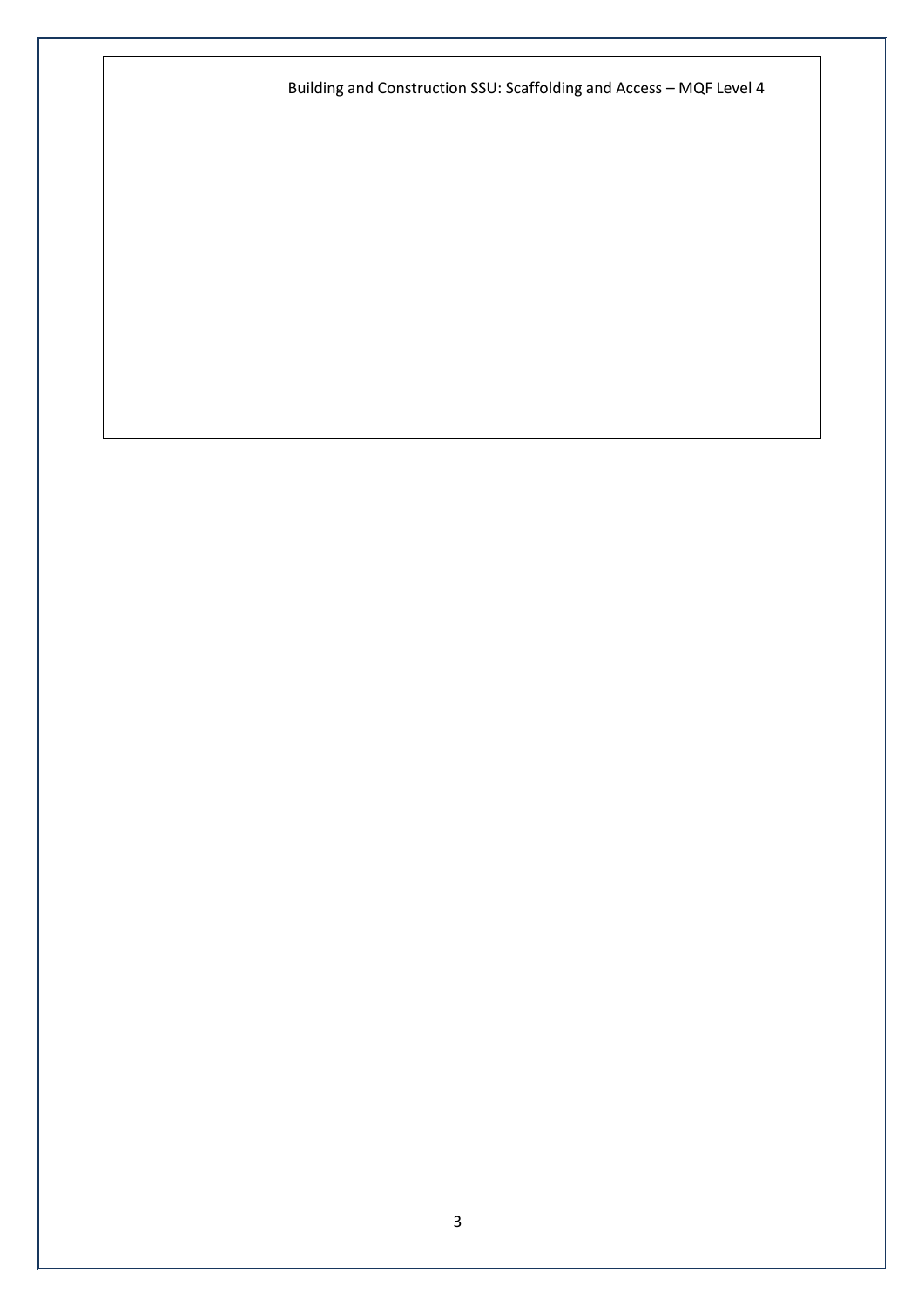

- 12. The necessary safety precautions including the use of protective clothing and equipment for a range of situations.
- 13. The methods used for protecting customers' property.
- 14. When it is required to isolate domestic water services from the main water supply.
- 15. Any toxic effect of materials used.
- 16. The preventative and remedial actions to be taken in the case of exposure to materials hazardous to health.
- 17. The importance to check and follow manufacturer instructions regarding 'expiry dates' and care and condition of Personal Protective Equipment.

## **Required Skills**

- 1. Identify which health and safety procedures are relevant to the working environment.
- 2. Ensure compliance with duties and obligations as defined by the Occupational Health and Safety Act 2000 as amended.
- 3. Follow workplace policies and superiors' instructions for the safe use and maintenance of tools and equipment.
- 4. Control health and safety hazards within the job responsibility.
- 5. Report any hazards which may present risks.
- 6. Identify, tag according to employer policy and report using standard forms, defective personal protective equipment, defective tools and fittings.
- 7. Follow correct procedures in the event of injuries to themselves or others.
- 8. Take remedial action where work methods are not in line with control measures resulting from relevant risk assessment.
- 9. Adhere to work production and installation processes procedures as officially instructed by the employer.
- 10. Comply with warning signs and sets up safety barriers around working area.
- 11. Equip oneself with the appropriate protective clothing and safety equipment according totask.
- 12. Use and stores materials hazardous to health in a safemanner.
- 13. Monitor the workplace whilst keeping it free from hazards.
- 14. Communicate complex information in unfamiliar and unpredictable contexts to colleagues such as: report verbally and by means of pre-printed sketches to supervisors and colleagues the erecting and dismantling stage of a scaffold.
- 15. Advocate appropriate health and safety procedures.
- 16. Explain possible hazards with sway transoms considered as a tie with special attention to spacing of ties, box ties and lip ties, tie patterns, abnormal facades.
- 17. Demonstrate proficiency in carrying out a site risk assessment.
- 18. Demonstrate proficiency in using standard forms to carry out individual risk assessment, project team risk assessments, routine checks and maintenance of scaffolds following bad weather.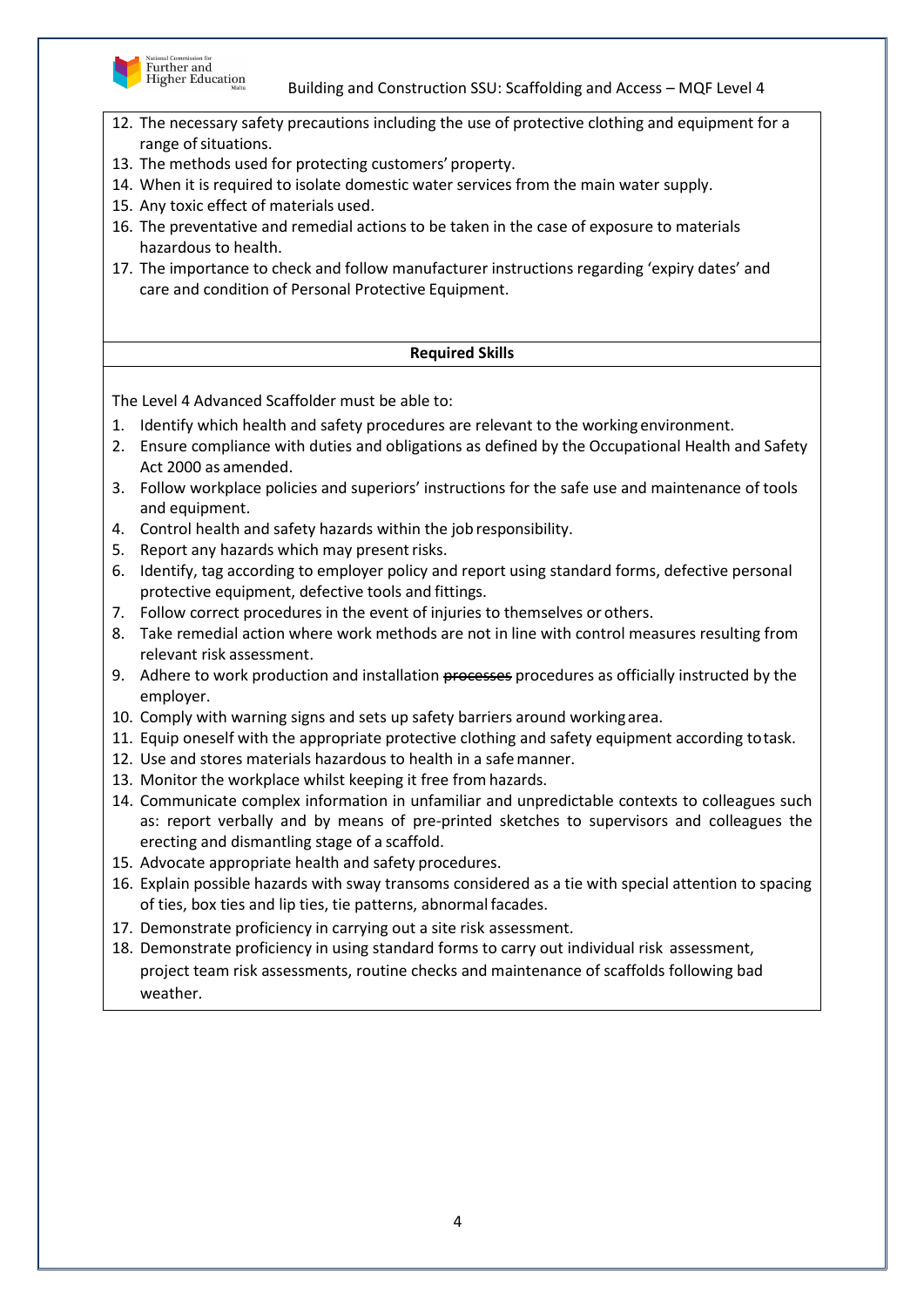

## **SCF402: Identify systems, equipment and components**

This unit is about identifying the different access and scaffold systems, equipment and components for specific applications based on their technical properties. Typical workplace systems such as the direct and indirect environmental impacts of materials used for scaffolds are also discussed.

# **Performance Criteria:**

The candidate must have the necessary knowledge and skills to supervise and ensure that:

- 1. There is a distinction between types of scaffolding and access equipment based on their characteristics and classification.
- 2. The criteria for the selection of scaffold is stated.
- 3. The tools, accessories and equipment used for scaffold erection anddismantling are stated.
- 4. The characteristics and material requirements for Frame Scaffold, Birdcage scaffold, tower scaffold, modular scaffold, hanging scaffold, special scaffold and cantilever scaffold are identified and explained.
- 5. Records of the quantity of materials used by project are kept.
- 6. Stores and construction sitesfacilities are organized.
- 7. Functional checks on plant and equipment including routine checks for accuracy on tools and instruments and organized and performed.
- 8. A job is broken down into different phases and that the estimated duration and production of hours required is established.
- 9. There is coordination with others to ensure project plans consider site, roads, neighborsand neighborhood concerns and environmental legislation.

#### **Required Knowledge**

The Level 4 Advanced Scaffolder must know, demonstrate and explain:

- 1. The knowledge of environmental management.
- 2. Metric units of weight and object centre of weight (centre of gravity) and effective line of force.
- 3. Knows the rule of thumb and recommended instructions by suppliers regarding couplers, tubes and cantilever beam design.
- 4. The definition of unsymmetrical beams and prefabricated beams.
- 5. The technical characteristics of aluminum and steel tubes.
- 6. The different types of ladders available on the market for specific access from scaffolds.
- 7. The common defects of aluminum and steel tubes and fittings.
- 8. The construction site hazards commonly encountered.
- 9. The hollow concrete block (brick) wall and the limestone wall limitation to anchor scaffolds.
- 10. The type of wood suitable for scaffold platforms.
- 11. Wood preservation methods.
- 12. Typical causes of scaffold incidents and the resulting learning points.
- 13. Digital and hard copies systems used to keep records and control of materials andequipment.
- 14. Workplace procedures regarding final decisions and work permits.
- 15. Environmental Regulatory requirements and Project environmental plans including equipment specifications dedicated for such tasks.
- 16. The routine checking procedures for accuracy checks of levelling instruments.
- 17. The familiarity with workplace storage codes methods.
- 18. How to assess the condition of the scaffold structural elements.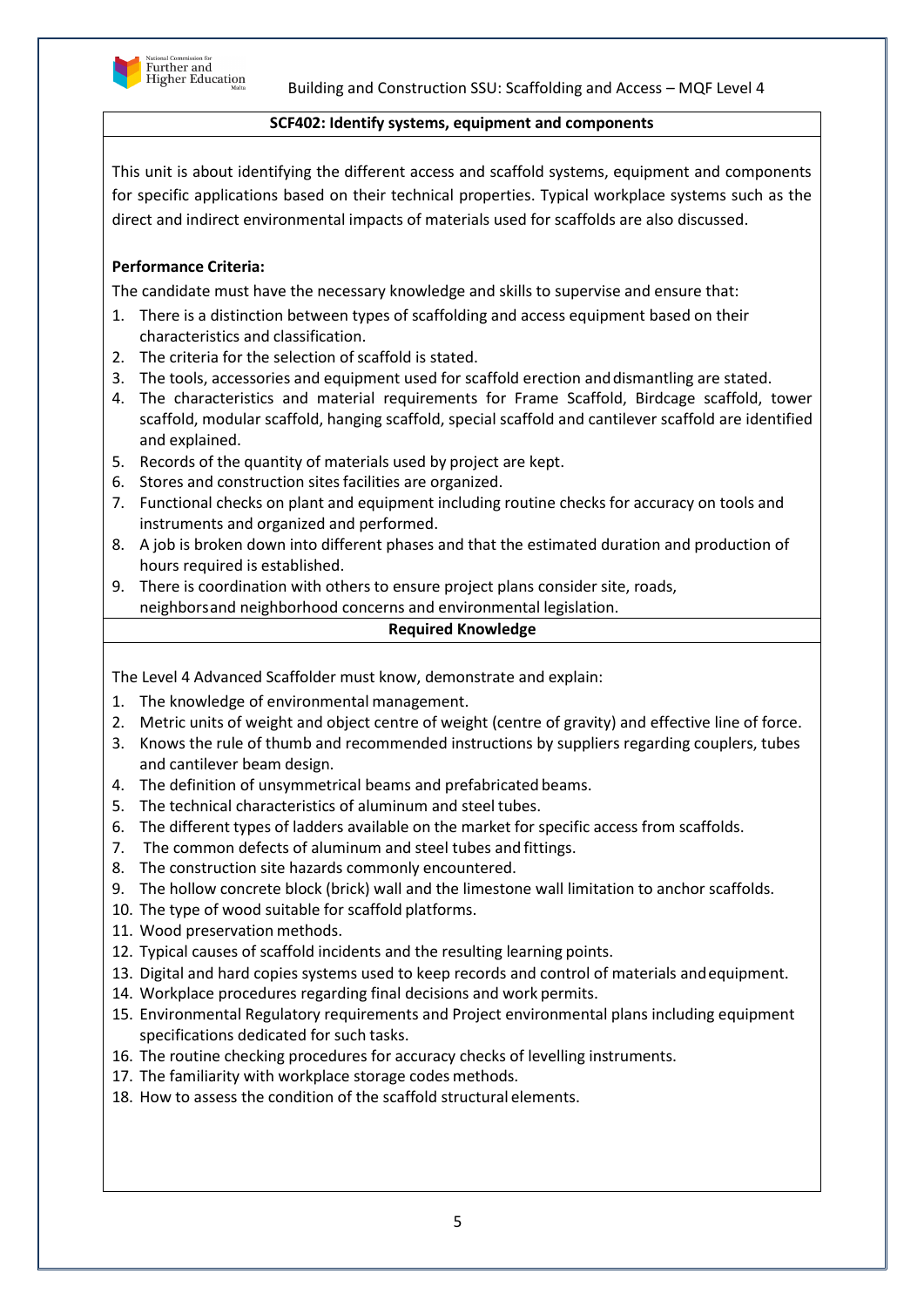

#### **Required Skills**

- 1. Evaluate counterweighting given specifications and establish site installation method to erect a hanging scaffold.
- 2. Evaluate a truss-out scaffold for inadequate couplers and inadequate ties considering and giving special attention to the slab and bearing loads;
- 3. Evaluate cantilever scaffolds designs for stability and structure integrity and generate possible site installation methods.
- 4. Evaluate tower and bridge scaffolds designs for stability and structure integrity and generate site installation methods.
- 5. Discuss recommended best practices to install prefabricated beams considering and giving special attention to safe working loads; specified close spacing requirements; beam max Ixx (upside down beams), appropriate tightening of knee braces; adequate rolling over provision; appropriate use of unsymmetrical beams.
- 6. Explain recommended best practices in the use of ladders considering and giving special attention not to use the following situations: mid-span supports, ladders at the end of platforms, ladders resting on the projected ends of the scaffold boards forming the platform, length and angle constrains, top not securely tied, the use of wedges under legs, no projection at the top, obstruction to foothold.
- 7. Identify the correct use of the following scaffolding and access equipment: System Scaffold, Tube and Fitting (Coupler) Scaffold, Base-supported Scaffold, Birdcage Scaffold, Bracket (Tank Builder's) Scaffold, Independent Run (Façade or Independent Tied) Scaffold, Mobile Scaffold, Tower Scaffold.
- 8. Identify and describe the main features of demolition scaffolds, structural scaffolds, weather protection and sheeted stone cleaning scaffolds, temporary roofs and canopies;
- 9. Assess and carry out a visual survey of the following Materials: accessories and Technical data presented with detailed specifications to ensure sound erection of scaffolds: Scaffold tubes, scaffold couplers and fittings, scaffold boards and timber, technical data of prefabricated beams, prefabricated frames and scaffold systems, ropes, lashings, rigging, guys andanchors.
- 10. Identify hazards and describe appropriate safe working methods in constructing and dismantling Independent ties scaffold considering and giving special attention to absence of bracings; wrong coaxial joint in tubes; undermined foundations; attachment of tarpaulins; unnecessary working lifts; overloading; neglected scaffolds over long periods.
- 11. Identify hazards and describe appropriate safe working methods in constructing and dismantling prefabricated frame scaffold and system scaffolds with special attention to bad assumptions that prefabricated, and system scaffold do not require additional bracings; failure to use locking pins or wedges; lack of longitudinal stiffness when dismantling long projection components.
- 12. Identify hazards and describe appropriate safe working methods in constructing and dismantling putlog scaffolds with special attention to insufficient grip of the putlog ends in stone and brickwork; dislodgement of the lower lift; removal of guard rail which leaves the joint in the ledger unassisted.
- 13. Identify and describe hazards as a result of: use of rotten boards; placing standards (posts) at the end of boards or across joints of boards; waterlogged ground; site surface water washing; excavation near sole plates; boards levelled with rubble; inadequate size of sole plate; sole plates on sloping surfaces.
- 14. Identify and describe hazards in bracing configuration with special attention to weak-in- line joints by using spigot pins; poor tightening of sleeve couplers; poor attachment of lifts to bracing systems; bracing not across ground level to top level scaffold; bracing not in two directions; vertical and horizontal forces not related to forces inbraces.
- 15. Interpret the project environmental plan and establish resources required for its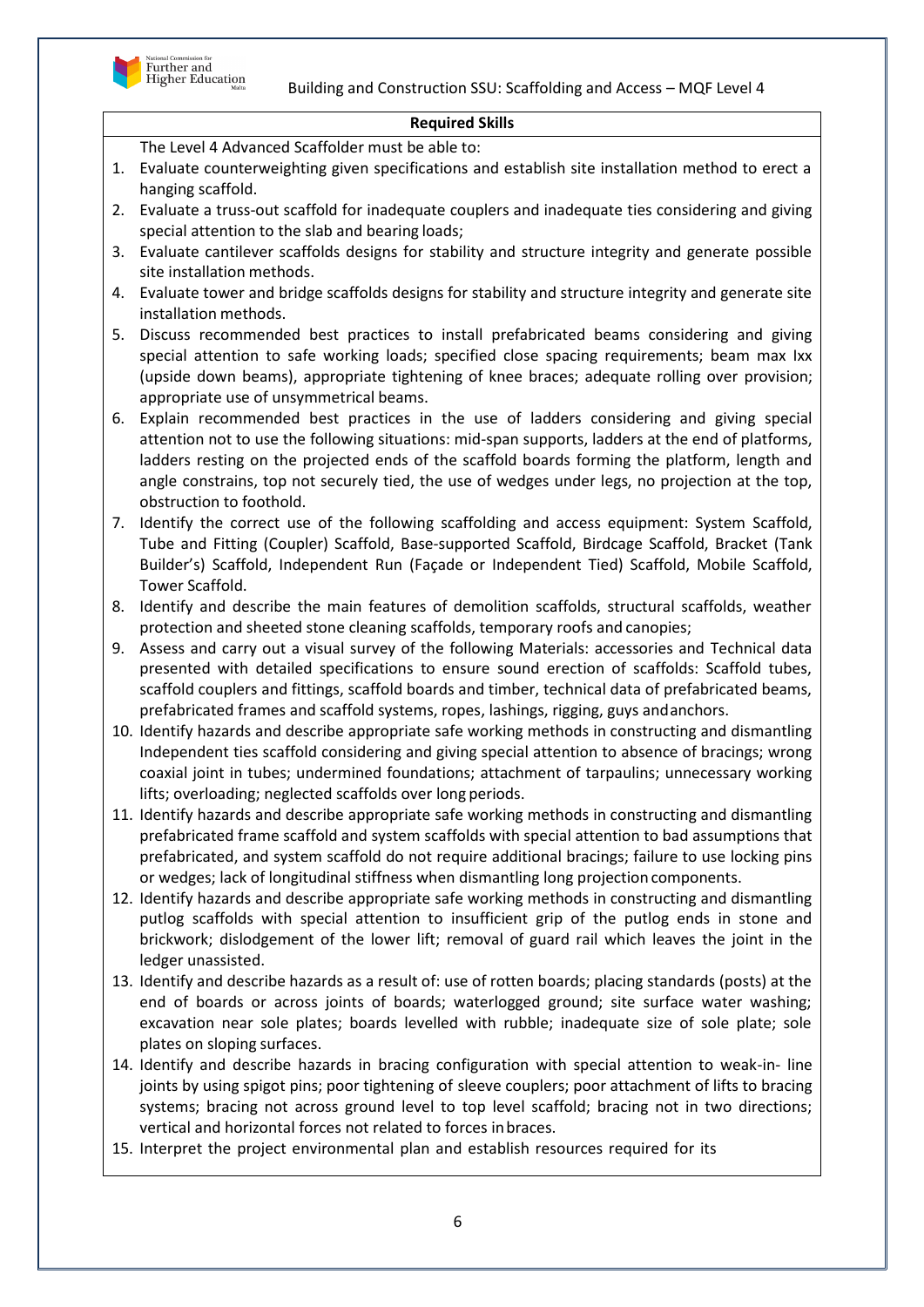

implementation.

16. Use standard forms to apply for working permits and brief neighbors.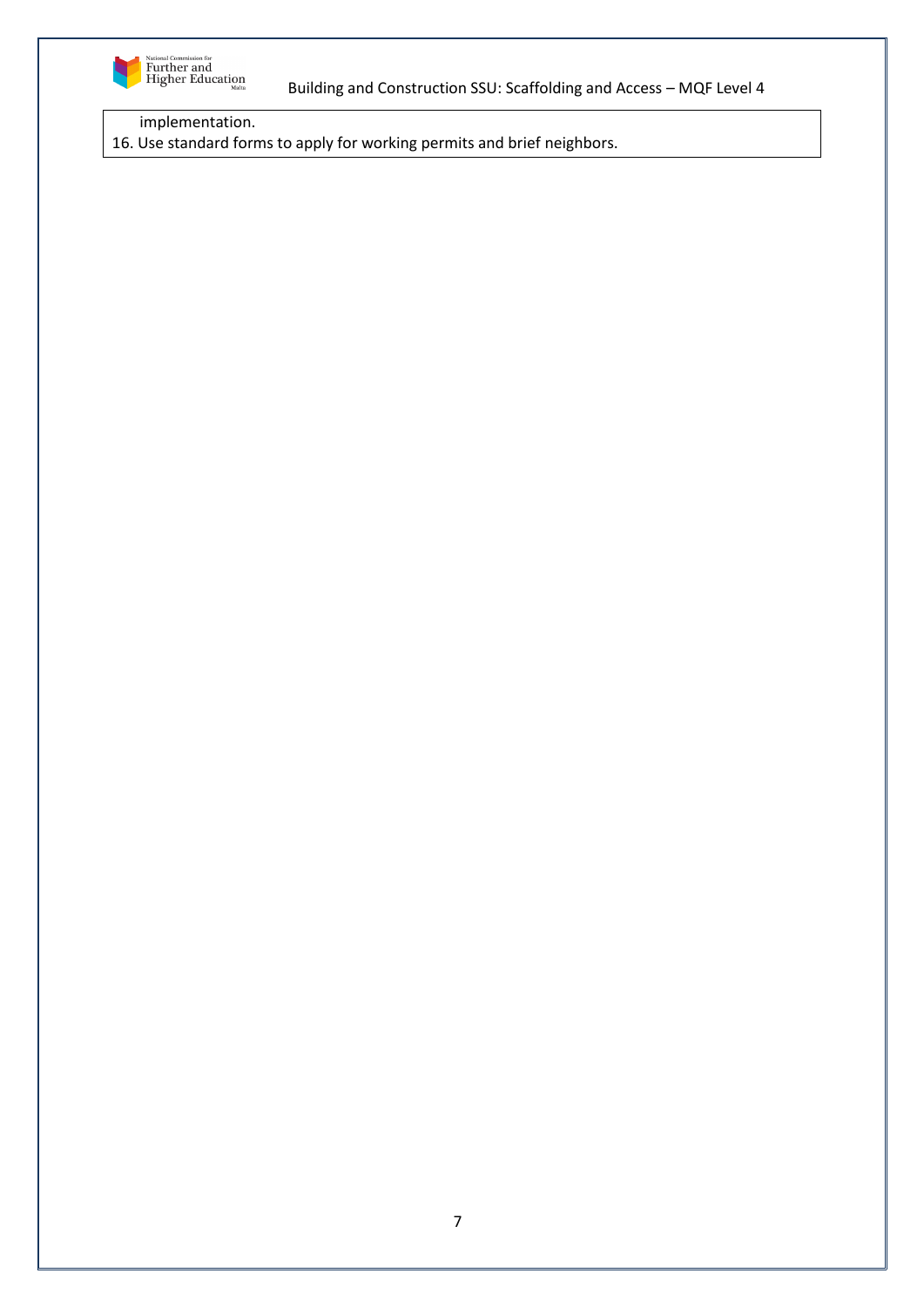

# **SCF403: Reading of drawings and calculations**

This unit is about understanding and interpreting scaffold and building drawings, methods to calculate quantities of fittings and elements, and methods to transform setting out measurements from drawings to site setting out.

# **Performance Criteria:**

The candidate must have the necessary knowledge and skills to supervise and ensure that:

- 1. Plans and specifications to select scaffold fittings andelements are read and interpreted.
- 2. Plans to establish important building datum grids andlevels are read and interpreted.
- 3. The quantities of scaffold fittings required to meet work schedules are calculated.
- 4. Linear measurements of diagonals, diameters and right-angle triangles in 2D and 3D structures are calculated.
- 5. Scaffold 'standards' (posts) correctly spaced as indicated indrawings are set out.
- 6. Scaffold 'standards' on pitch circle diameter around circularstructures are set out.
- 7. There is consultation and preparation with the scaffold engineer / architect in charge the scaffold designs where applicable.

## **Required Knowledge**

The Level 4 Advanced Scaffolder must know, demonstrate and explain:

- 1. Horizontal levels and horizontal planes underpinning knowledge, the vertical plumb line and the use of the spirit level and other appropriate equipment in this context.
- 2. Compilations of overall linear dimensions from drawings.
- 3. Calculations involving quantities and costs of materials.
- 4. Calculations with ratios.
- 5. X-axis, y-axis, variable charts and tables.
- 6. Drawings annotations used for levels, gradients and bearings.
- 7. Scientific parameters as used in digital calculators.
- 8. A wide range of hand tools specifications and their use.
- 9. The techniques to produce manual simplified scaffold drawings.
- 10. The metric units of linear measurements, areas, force, pressure and fluidmeasurements.
- 11. With whom and when to discuss and coordinate scaffold designs.

#### **Required Skills**

- 1. Explain height to base ratio requirements when using towers subjected to combined weights and wind forces.
- 2. Explain possible hazards when using Gim Wheels and Pulleys with specialattention to when pulling at wide angles.
- 3. Convert linear dimension in metric units from millimeter to centimeters tometer.
- 4. Interpret drawing symbols, elevations and plans.
- 5. Measure, cut to size and prepare pipes for ready for use.
- 6. Use the 3:4:5 method to set right-angles on site and apply corrections requiredon slanting slops.
- 7. Interpret common structural charts and structural plans.
- 8. Calculate areas and volumes of counterweights.
- 9. Convert between units of measurements: meters; centimeters andmillimeters.
- 10. Use scientific calculators and digital measuring instruments to measure linear and angular measurements.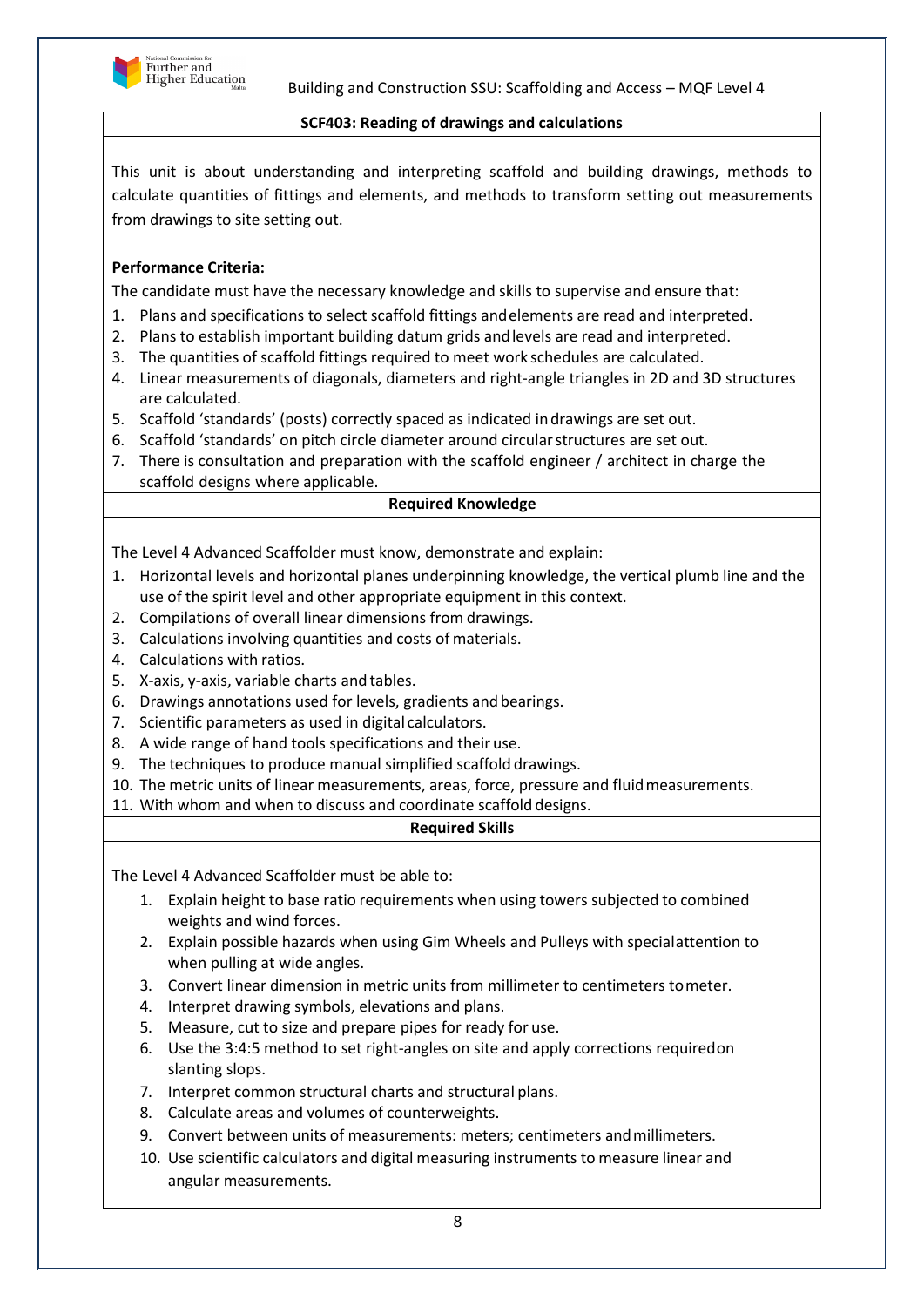

- 11. Convert between tones to kilograms and milliliters to liters.
- 12. Use established factors to convert volume of material to weight (specificdensity).
- 13. Consult and prepare with the scaffold engineer / architect in charge the scaffold designs where applicable.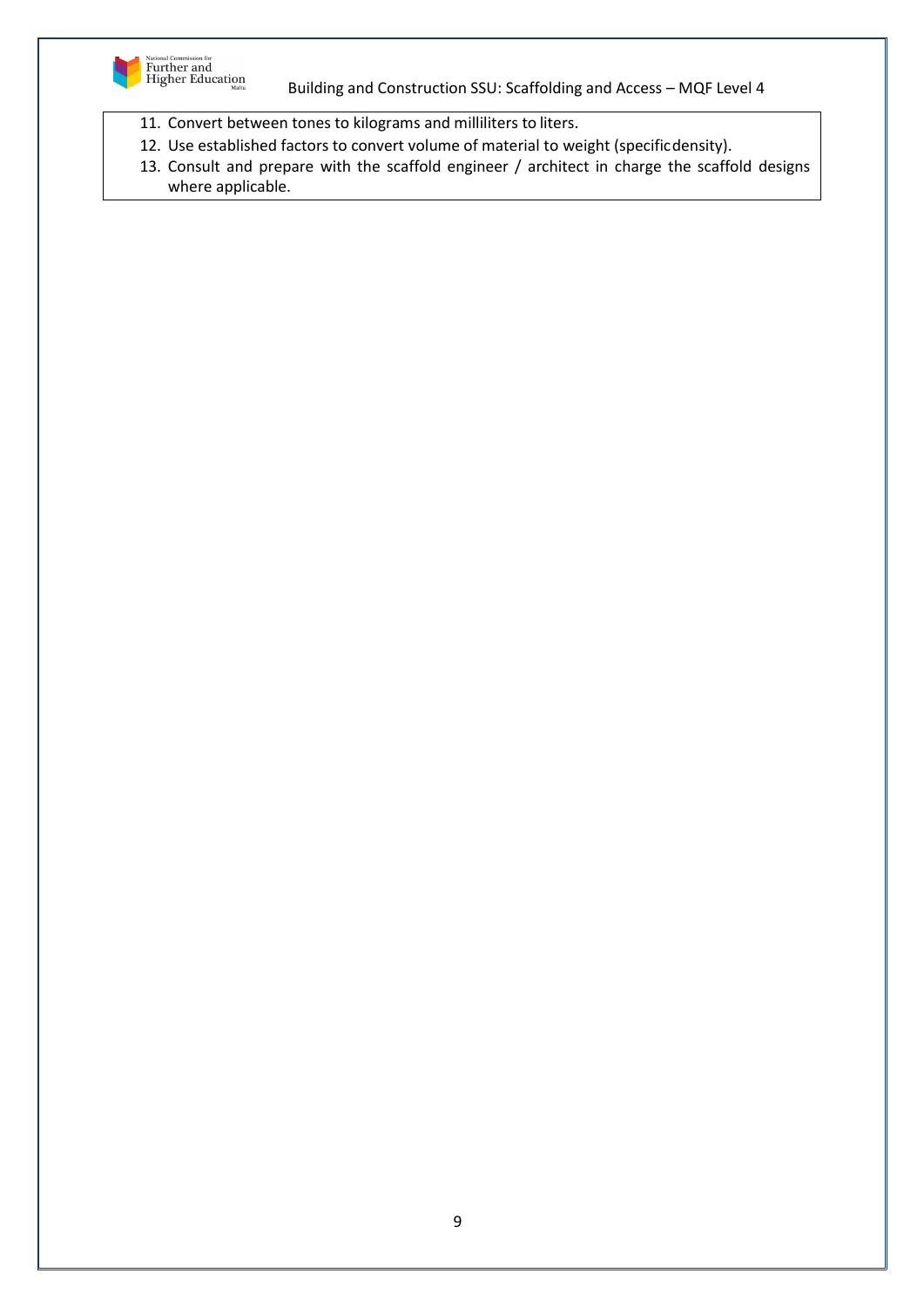

# **SCF404: Setting Out, Erecting and Dismantling Scaffolds and Access Equipment**

This unit is about Setting Out, Erecting and Dismantling Scaffolds and Access Equipment.

# **Performance Criteria:**

The candidate must have the necessary knowledge and skills to supervise and ensure that:

- 1. Plant, tools and equipment according to manufacturer recommendations and workplace practices are cleaned, checked and stored.
- 2. Teams to dispose unwanted materials according to project environmental policy and keep areas cleared from unwantedmaterials are organized and lead.
- 3. Records and follow workplace procedures regarding scaffold inspections and for reported damaged items, structural elements' integrity and other temporary changes carriedout are kept.
- 4. Frame scaffolds, birdcage scaffolds, tower scaffolds, modular scaffolds and hanging scaffolds are set out, constructed and dismantled.
- 5. Independent tied scaffolds and set up, constructed and dismantled.
- 6. Complex information in unfamiliar and unpredictable context to colleagues and first line supervisors using the correct scaffold technical terms is communicated.
- 7. There is coordination and cooperation with colleagues, self-employed sub-contractors and all other construction site workers.
- 8. There is agreed responsibility for completing given scaffold erecting and dismantling tasks and interact with the immediate environment to solve technical and supervision issues at one's own initiative is taken.
- 9. Progress of material and labour are programmed and maintained.
- 10. Review processes are planned and organized.
- 11. There is contribution to improve work activities.
- 12. Safety requirements, equipment and training requirements ahead ofproduction are planned.
- 13. The quality of work and advice on the necessary adjustments to the work procedures and setting out of work to achieve the required accuracy is supervised.
- 14. Production priorities and delegate with accurate instructions are set.
- 15. Others are coached to maintain and improve their commitment andperformance.
- 16. The right logical approach to problem solving is taken.
- 17. The roles and responsibilities of construction and civil engineering teams are recognized.
- 18. Interpersonal relationship to understand and develop others and to avoidconflict are maintained.
- 19. Inspections of the scaffolding's integrity and report any changes to scaffolding immediately to superiors are done periodically.
- 20. The scaffolder is aware of the intended use of the scaffold prior to erection, and that the scaffold is used for its intended purposes.

#### **Required Knowledge**

The Level 4 Advanced Scaffolder must know, demonstrate and explain:

- 1. Residential areas requirements.
- 2. Height of the top rail, mid rail, cross braces conditions, alternatives toguardrails.
- 3. The condition when to use fall arrest systems and personal fall arrest systems requirements.
- 4. Conditions of when guardrails are not required and under what conditions can be removed.
- 5. The general types of 'access' recommendations.
- 6. The type of toe boards, screens, guardrail systems, debris nets, catch platforms, canopy structures and barricades that are available to protect from overhead fallingobjects.
- 7. The maximum vertical tie spacing allowed.